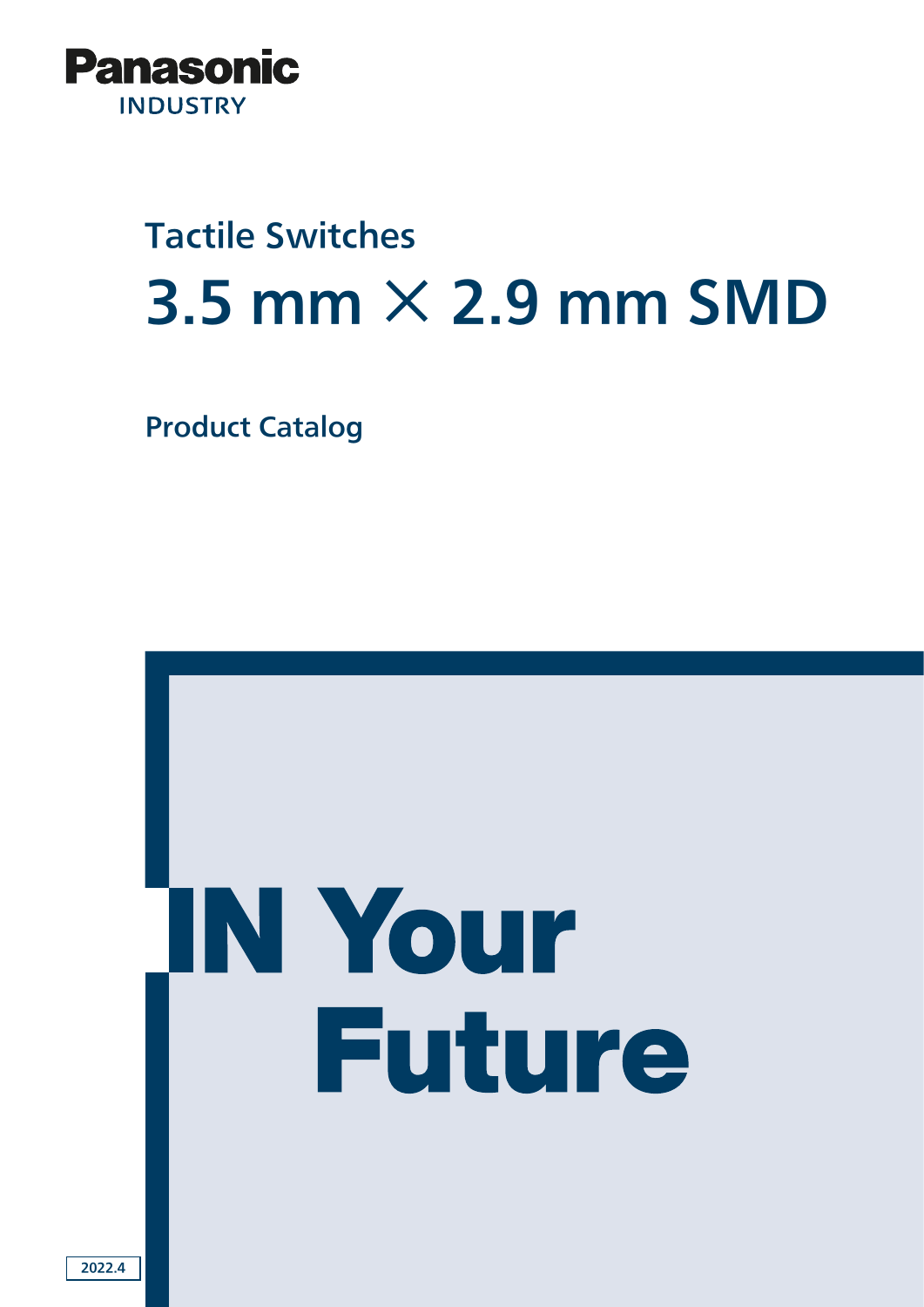Tactile Switches

# $3.5$  mm  $\times$  2.9 mm SMD

## Type EVPAA, EVP2A, EVP3A



EXPLANATION OF PART NO.



### SPECIFICATIONS

#### ■ Characteristics

| Type                            |                                 | Snap action / Push-on type SPST                                                                                                                                 |  |  |  |  |
|---------------------------------|---------------------------------|-----------------------------------------------------------------------------------------------------------------------------------------------------------------|--|--|--|--|
| Electrical                      | Rating                          | 10 µA 2 V DC to 20 mA 15 V DC (Resistive load)                                                                                                                  |  |  |  |  |
|                                 | <b>Contact Resistance</b>       | Max. 100 m $\Omega$                                                                                                                                             |  |  |  |  |
|                                 | <b>Insulation Resistance</b>    | Min. 100 M $\Omega$ ( at 100 V DC )                                                                                                                             |  |  |  |  |
|                                 | Dielectric Withstanding Voltage | 250 V AC for 1 minute                                                                                                                                           |  |  |  |  |
|                                 | <b>Bouncing</b>                 | Max. 10 ms (ON, OFF)                                                                                                                                            |  |  |  |  |
| Mechanical                      | Operating Force                 | 1.0 N, 1.6 N, 2.4 N, 3.5 N, 5.0 N, 7.0 N                                                                                                                        |  |  |  |  |
|                                 | Travel                          | $0.15 \pm 0.1$ mm                                                                                                                                               |  |  |  |  |
| Endurance                       | Operating Life                  | Min. 1,000,000 cycles (1.0 N)<br>500,000 cycles (3.5 N)<br>Min.<br>200,000 cycles (1.6 N, 2.4 N, 3.5 N, 5.0 N)<br>Min.<br>100,000 cycles (5.0 N, 7.0 N)<br>Min. |  |  |  |  |
| <b>Operating Temperature</b>    |                                 | $-40^{\circ}$ C to +85 $^{\circ}$ C                                                                                                                             |  |  |  |  |
| Storage Temperature             |                                 | $-40^{\circ}$ C to +85 $^{\circ}$ C (Bulk)<br>$-20^{\circ}$ C to +60 $\circ$ (Taping)                                                                           |  |  |  |  |
| Minimum Quantity / Packing Unit |                                 | 5,000 pcs. Embossed Taping (Reel Pack)                                                                                                                          |  |  |  |  |
| Quantity / Carton               |                                 | 25,000 pcs.                                                                                                                                                     |  |  |  |  |

Note: Non washable

ー 1 ー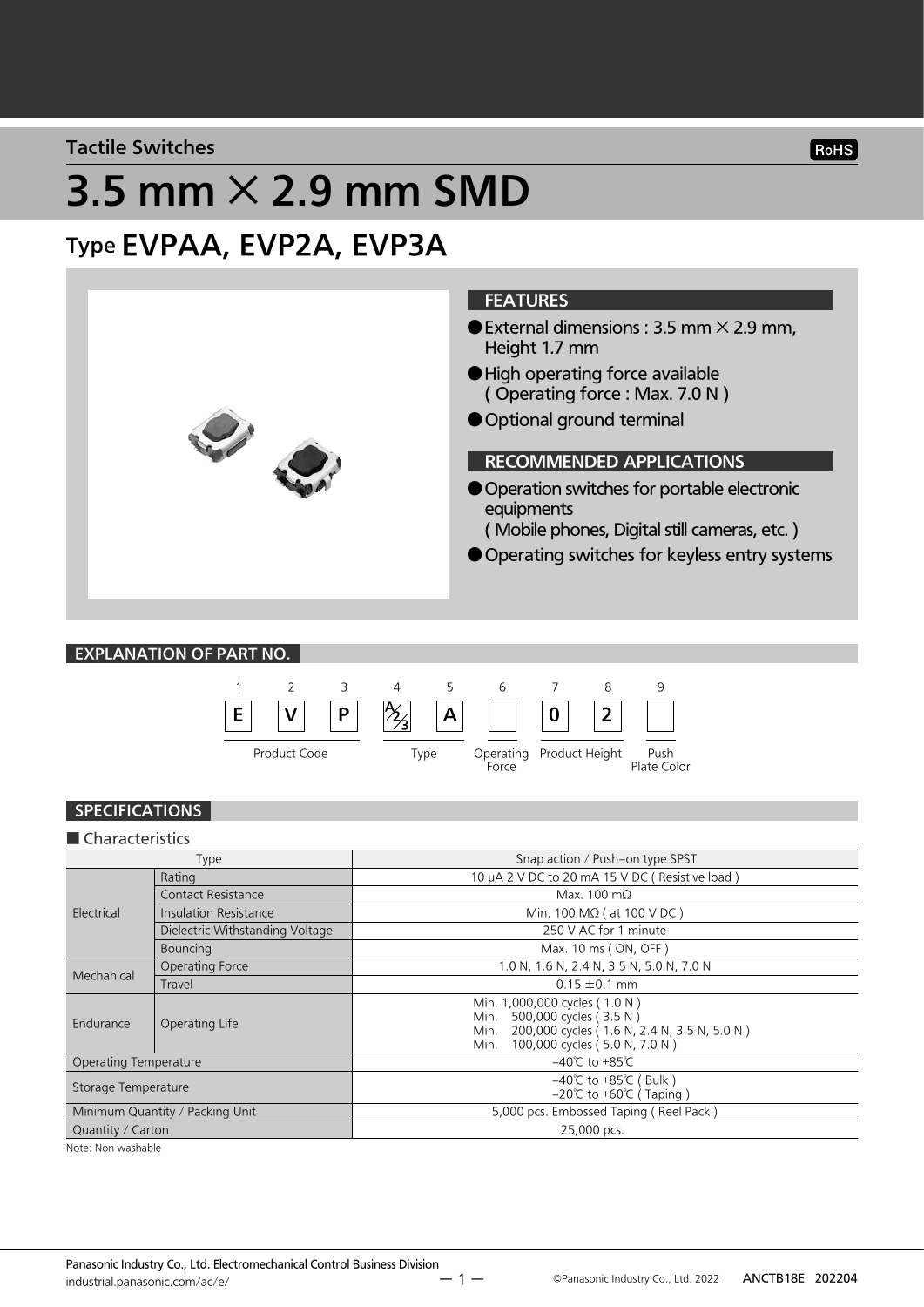#### **DIMENSIONS** CAD The CAD data of the products with a "CAD" mark can be downloaded from our Website. Unit: mm

■ EVPAA EVP2A ( Embossed Taping ) Thickness : 1.7 mm With J-bent terminals **Without** Ground Terminal





) dimensions are reference dimensions.

CAD External dimensions **CAD** External dimensions ①' ② <del>。 </del> ②  $\circ$ 

PWB land pattern for reference



 $ZZZZ$  : Recommended land pattern area : No soldering area

- ・ Any land pattern or via holes shall not be provided at  $\boxtimes \boxtimes$  area.
- ・ If it's necessary to design land pattern or via holes at  $\boxtimes \boxtimes$  area,
- please apply resist to them to protect their metal part completely.
- ・ If their metal parts are not protected completely, short circuit failure may occur by solder ball.
- ・ Besides, there should be convexoconcave by designing additional pattern, it may cause swith tilt, influence on solder-ability or flux intrusion after reflow soldering.
- ・ Therefore, please study any influence of additioan land pattern or via holes at<br>  $\boxtimes$

| Part Numbers | <b>Ground Terminal</b> | Operating Force  | Push Plate Color | Operating Life                     |  |
|--------------|------------------------|------------------|------------------|------------------------------------|--|
| EVPAA002K    |                        | .0 N             | <b>Black</b>     | 1,000,000 cycles                   |  |
| EVPAA202K    |                        | 1.6 <sub>N</sub> | <b>Black</b>     | 200,000 cycles                     |  |
| EVPAA402W    |                        | 2.4N             | White            | 200,000 cycles                     |  |
| EVPAA602W    |                        | 3.5N             | White            | 200,000 cycles                     |  |
| EVPAAM02W    |                        | 3.5N             | White            | 500,000 cycles                     |  |
| EVPAA802Q    | Without                | 5.0 N            | Gray             | 100,000 cycles                     |  |
| EVPAAN02Q    |                        | 5.0 N            | Gray             | 100,000 cycles<br>High load: 10 N) |  |
| EVPAAU02Q    |                        | 7.0 N            | Gray             | 100,000 cycles                     |  |
| EVP2AA02Q    |                        | 5.0 N            | Gray             | 200,000 cycles<br>High load: 10 N) |  |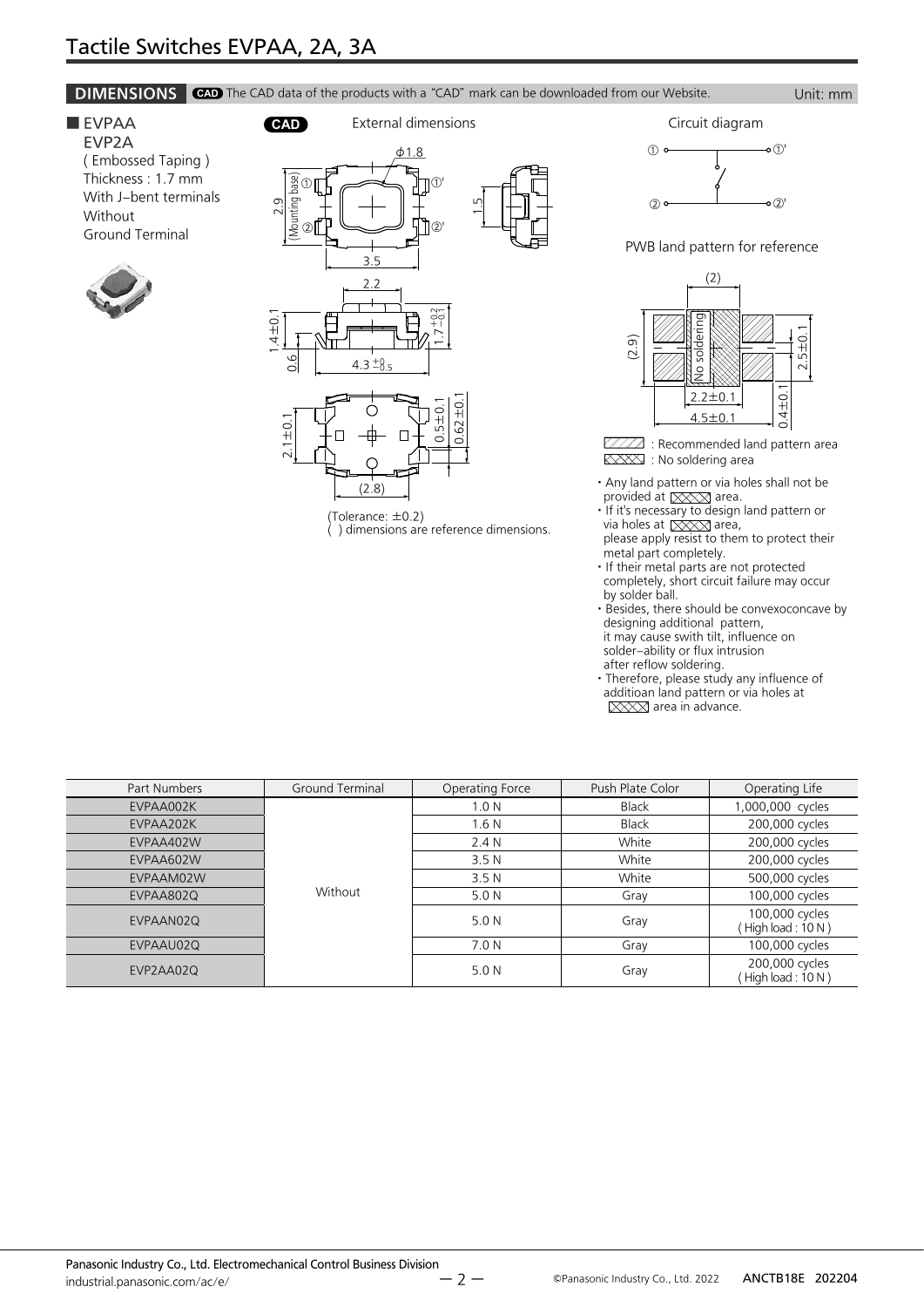#### ■ EVPAA EVP3A ( Embossed Taping ) Thickness : 1.7 mm

With J-bent terminals With Ground Terminal





(Tolerance:  $\pm$ 0.2)<br>() dimensions are reference dimensions.



PWB land pattern for reference



 $ZZZZ$ : Recommended land pattern area XXXX : No soldering area

- ・ Any land pattern or via holes shall not be provided at  $\boxtimes \boxtimes$  area.
- ・ If it's necessary to design land pattern or via holes at  $\overline{\text{XXX}}$  area, please apply resist to them to protect their
- metal part completely.
- ・ If their metal parts are not protected completely, short circuit failure may occur by solder ball.
- ・ Besides, there should be convexoconcave by designing additional pattern,
- it may cause swith tilt, influence on
- solder-ability or flux intrusion after reflow soldering.
- 
- ・ Therefore, please study any influence of additioan land pattern or via holes at  $\boxtimes$  $\times$  area in advance.

| Part Numbers | Ground Terminal | Operating Force  | Push Plate Color | Operating Life                      |  |
|--------------|-----------------|------------------|------------------|-------------------------------------|--|
| EVPAA102K    |                 | 1.0 <sub>N</sub> | <b>Black</b>     | 1,000,000 cycles                    |  |
| EVPAA302K    |                 | 1.6 <sub>N</sub> | <b>Black</b>     | 200,000 cycles                      |  |
| EVPAA502W    |                 | 2.4N             | White            | 200,000 cycles                      |  |
| EVPAA702W    |                 | 3.5N             | White            | 200,000 cycles                      |  |
| EVPAAQ02W    | <b>With</b>     | 3.5N             | White            | 500,000 cycles                      |  |
| EVPAA902Q    |                 | 5.0 N            | Gray             | 100,000 cycles                      |  |
| EVPAAR02Q    |                 | 5.0 N            | Gray             | 100,000 cycles<br>(High load: 10 N) |  |
| EVP3AA02Q    |                 | 5.0 N            | Gray             | 200,000 cycles<br>(High load: 10 N) |  |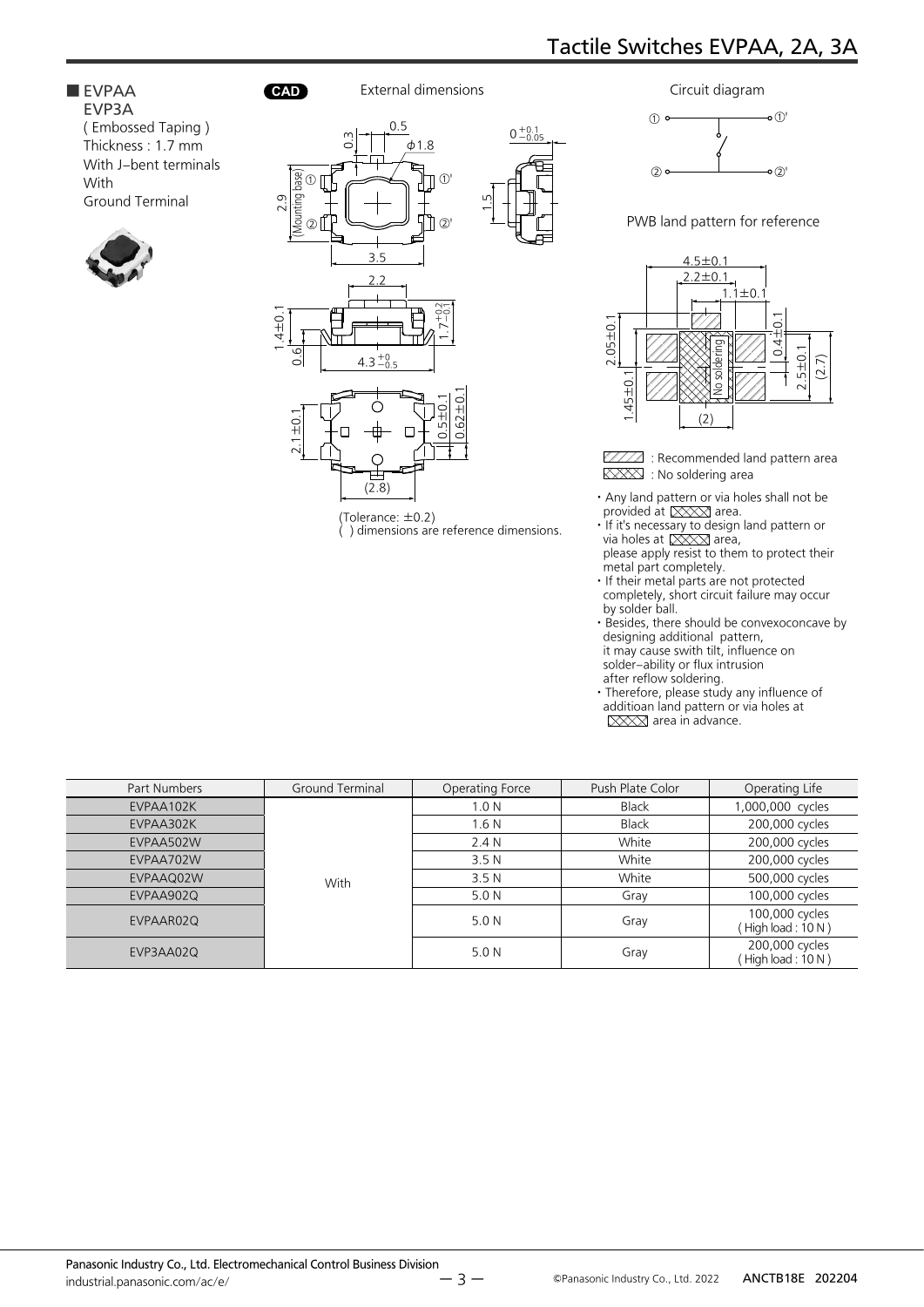### **EMBOSSED TAPE DIMENSIONS EMBOSSED TAPE DIMENSIONS**

#### ■ Specifications for taping

● Part Numbers: EVPAA / Height: 1.7 mm

EVP2A EVP3A



Note) 1: Peeling off strength of top tape : It should be within

- 0.2N to 1.0N at 165 degree in peeling off angle.
- 2: Taping condition : Lack of products in the middle of taping should be one MAX, but total quantity specified in the specifications should be secured.
- 3: Joint of carrier tape: One joint per one reel may exist.

|                                         |                                                   |                       |                       |                                      |                                    |                                |             |                                  |                                                                         |       | Unit: mm                                |
|-----------------------------------------|---------------------------------------------------|-----------------------|-----------------------|--------------------------------------|------------------------------------|--------------------------------|-------------|----------------------------------|-------------------------------------------------------------------------|-------|-----------------------------------------|
|                                         |                                                   |                       |                       |                                      |                                    |                                |             |                                  |                                                                         |       |                                         |
| $\sim$ $\sim$<br>$1^{\circ}$<br>د.∪⊥ ∠ا | フロ<br>$\sim$<br>∸∪. ⊧<br>$\overline{\phantom{a}}$ | $\sim$<br>$3.5 - 0.1$ | $\sim$<br>—<br>$   -$ | $\cdot$ $\sim$ $\cdot$<br>土0. .<br>4 | $\degree$ + $\degree$<br>$2 - 0.1$ | $1 E + 0.$<br>$-\Omega$<br>ر . | 3.8<br>±0.2 | $\sim$<br>$\Delta$<br>$-0.4$<br> | R <sub>5</sub><br>$\overline{\phantom{0}}$<br>$\sim$<br>$-0.2$<br>. . ٽ | 10.25 | $\overline{\phantom{0}}$<br>±0.1<br>◡.◡ |

### REFERENCE DATA

#### ■ Recommended Reflow Soldering Conditions



■ Recommended Shape of Test Pole Unit: mm



■ Recommended Operating Conditions



Design and specifi cations are each subject to change without notice. Ask factory for the current technical specifi cations before purchase and/or use. Should a safety concern arise regarding this product, please be sure to contact us immediately.

Panasonic Industry Co., Ltd. Electromechanical Control Business Division industrial.panasonic.com/ac/e/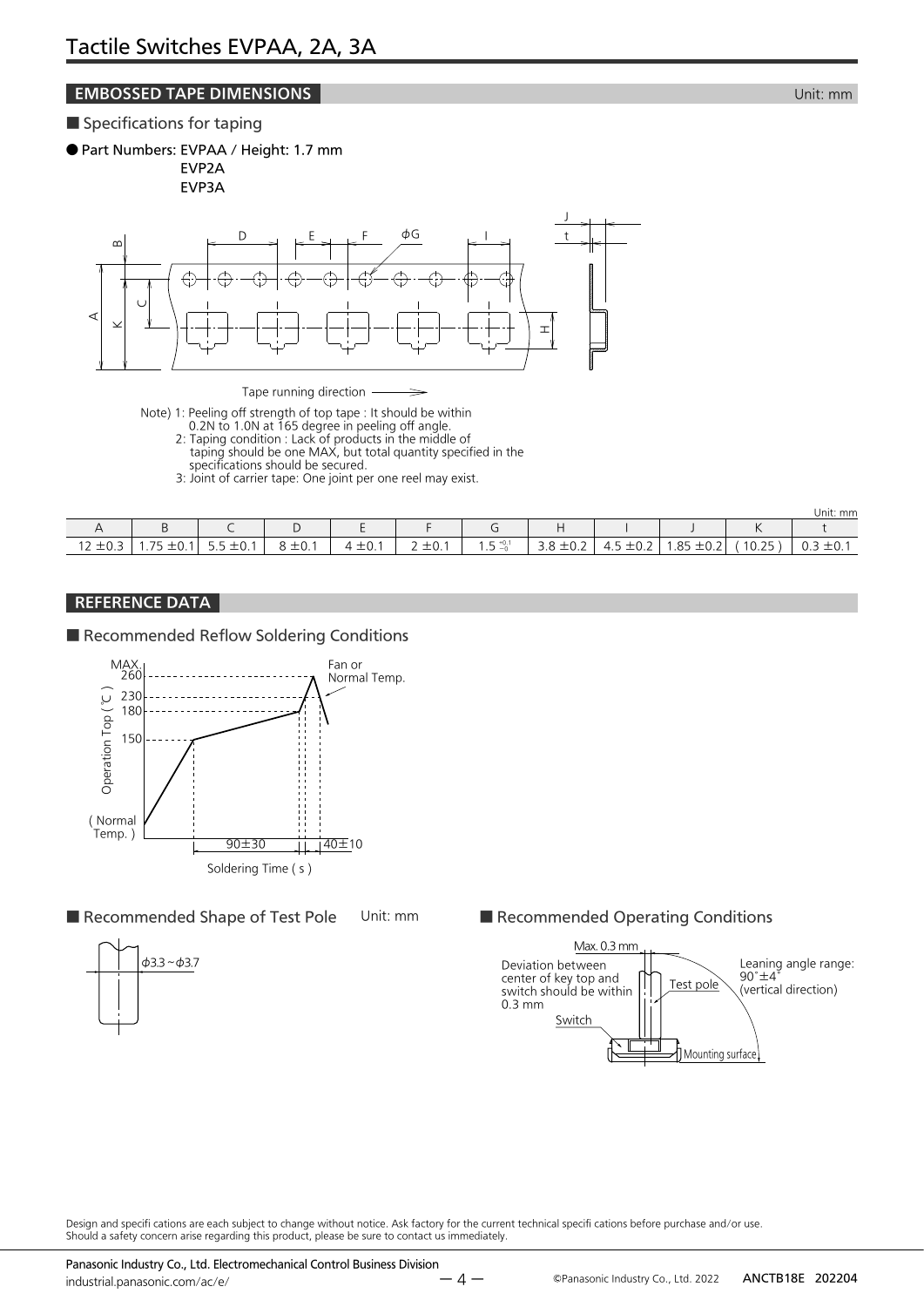#### **Specifications and warranty range of this product**

The contents and data of this product and its specifications and Web site (hereinafter referred to as "specifications") are subject to change (including specifications, manufacturing facility, discontinuing products). Consequently, when you use this product for mass production, Panasonic Industry Co., Ltd., Electromechanical Control Business Division (hereinafter referred to as "Panasonic Industry") asks you to contact one of our customer service representatives and check that the details listed in Web site and catalog are commensurate with the most up-to-date information.

Even if there is a mistake, inaccurate description, or incomplete description in the contents of Web site and catalog or the disclosure related to any product, Panasonic Industry Co., Ltd. and its affiliates, agents, employees, or all persons act for us (hereinafter collectively referred to as "Panasonic Industry") are not responsible for it and we will not take any liability.

Panasonic Industry guarantees that this product will correspond to the contents described in specifications during the warranty period specified in specifications. Further, the data described in specifications is the initial value at the time of shipment of this product, and it shall not guarantee that it operates in a specific application, whether explicitly or implicitly. Panasonic Industry will not guarantee the suitability of this product for any particular purpose. Panasonic Industry asks you to check the suitability for specific applications of this product.

Panasonic Industry refuses to the maximum extent permitted by law for the followings:

- 1) any liability that may occur due to the use or application of the product,
- 2) all liability including special damage, indirect or incidental damage, and all other damages,
- 3) all implied warranties, including the implied warranty of suitability for a particular purpose, the implied warranty of non-infringement, and the implied warranty of merchantability.

The description of suitability of a product for certain applications is based on typical requirements we may know of using our products for general purpose use.

These descriptions are not binding on the suitability of the product for a particular application. It is a customer's responsibility to verify whether or not the specific product, which has the usage rights described in the specifications exchanged with us, is suitable for use in a specific purpose. The parameters given in catalogs or specifications may vary depending on the application and performance may change over time. All operating parameters, including general parameters, must be verified by customer for each application.

The terms and conditions of purchase contract with Panasonic Industry, including warranty contents stated in contract and any other contents, will not be expanded or modified by product specifications. Unless explicitly stated otherwise,our products are not designed for medical described in [Safety Precautions] below, lifesaving, life support, or for any application where failure of our products may cause physical injury or death. If you use or sell our product for any purpose other than its stated use, that action is at your own responsibility. Nothing in this document or any actions of Panasonic Industry is permitted to enforce or use any intellectual property right, whether expressly or implicitly, and whether it is estoppel or not.

#### **Safety precautions**

Panasonic Industry is consistently striving to improve quality and reliability. However,the fact remains that electrical components and devices generally cause failures at a given statistical probability. Furthermore, their durability varies with use environments or use conditions. In this respect, check for actual electrical components and devices under actual conditions before use. Continued usage in a state of degraded condition may cause abnormal heat, smoke or fire due to deteriorated insulation, or may cause loss of product functionality due to continuityfailure. Carry out safety design and periodic maintenance including redundancy design, design for fire spread prevention, and design for malfunction prevention so that no accidents resulting in injury or death, fire accidents, or social damage will be caused as a result of failure of the products or ending life of the products.

The products are designed and manufactured for the purpose of being used for general electronic equipment (such as AV equipment, household products, business equipment, office equipment, communication equipment) for general purpose standard applications. Make sure standards,laws and regulations in case the products are incorporated to machinery, system, apparatus, and so forth. With regard to the mentioned above, confirm the conformity of the Products by yourself.

Do not use the Products for the application which breakdown or malfunction of Products may cause damage to the body or property. 1) usage intended to protect the body and ensure security of life

2) application which the performance degradation or quality problems, such as breakdown, of the products may directly result in damage to the body or property

It is not allowed the use of products by incorporating into machinery and systems indicated below because the conformity,performance, and quality of products are not guaranteed under such usage.

- 1) transport machinery (cars, trains, boats and ships, etc.)
- 2) control equipment for transportation
- 3) disaster-prevention equipment / security equipment
- 4) control equipment for electric power generation
- 5) nuclear control system
- 6) aircraft equipment, aerospace equipment, and submarine repeater
- 7) burning appliances
- 8) military devices
- 9) medical devices (except for general controls)
- 10) machinery and systems which especially require the high level of reliability and safety

If you use for the above purposes without exchanging the specifications with us, we shall not guarantee any quality.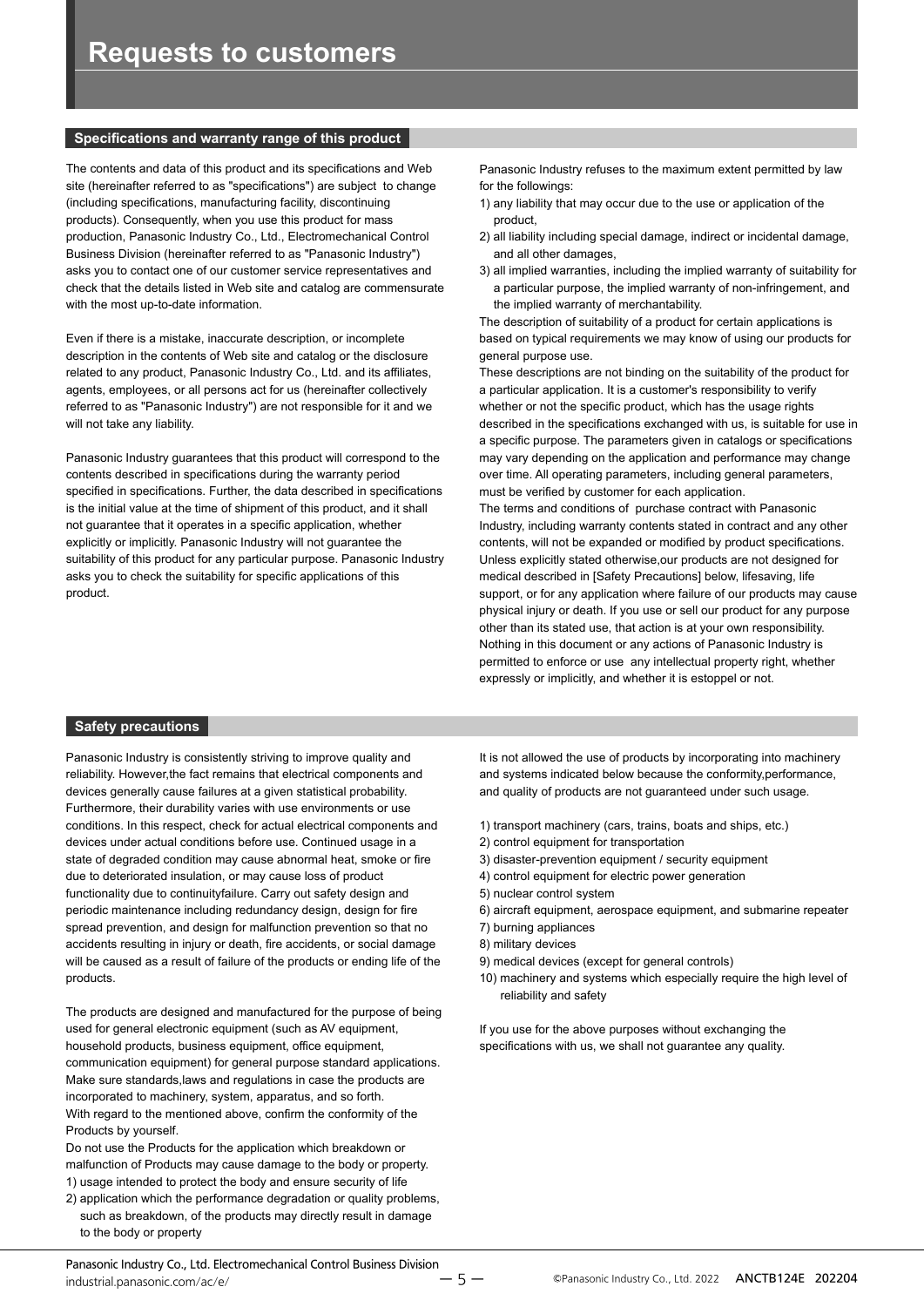#### **Disclaimers**

We will not accept any quality guarantee, liability for damages and other claims for any reason, if you use it under specific conditions without prior consent to individual specifications. Regarding damage to life/ body/property including third party (including reasonable attorney/lawsuit costs) caused by the use of our products under specific conditions by you or a third party including your customer, in addition to being responsible for resolution, we ask you to agree that Panasonic Industry Co., Ltd./affiliates and the executives/employees/agents(hereinafter referred to as Panasonic Industry) are protected, and not make us to incur cost and liability and do not claim damages to us. "Our affiliated company" means a company in which Panasonic Industry directly or indirectly holds a majority of voting rights, or a company that directly or indirectly holds a majority of voting rights of Panasonic Industry, and a company whose majority of voting rights are held directly or indirectly by the holder who has the majority of voting rights of Panasonic Industry directly or indirectly.

#### **Acceptance inspection**

In connection with the products you have purchased from us or with the products delivered to your premises, please perform an acceptance inspection with all due speed and, in connection with the handling of our products both before and during the acceptance inspection, please give full consideration to the control and preservation of our products.

#### **Warranty period**

Unless otherwise stipulated by both parties, the warranty period of our products is one year after the purchase by you or after their delivery to the location specified by you. However, the period for soldering and mounting our products on substrates shall not exceed 6 months at the maximum, after purchase or after delivery to your designated location, under the storage conditions specified separately.

#### **Scope of warranty**

In the event that Panasonic Industry confirms any failures or defects of the products by reasons solely attributable to Panasonic Industry during the warranty period, Panasonic Industry shall supply the replacements of the products, parts or replace and/or repair the defective portion by free of charge at the location where the products were purchased or delivered to your premises as soon as possible. However, the following failures and defects are not covered by the warranty and we are not responsible for such failures and defects. 1) When the failure or defect was caused by a specification, standard,

handling method, etc. which was specified by you.

- 2) When the failure or defect was caused after purchase or delivery to your premises by an alteration in construction, performance, specification, etc. which did not involve us.
- 3) When the failure or defect was caused by a phenomenon that could not be predicted by the technology at purchasing or contracted time.
- 4) When the use of our Products deviated from the scope of the conditions and environment set forth in the catalogs and specifications.
- 5) When, after our Products were incorporated into your products or equipment for use, damage resulted which could have been avoided if your products or equipment had been equipped with the functions, construction, etc. the provision of which is accepted practice in the industry.
- 6) When the failure or defect was caused by a natural disaster or other force majeure.

The above terms and conditions shall not cover any induced damages by the failure or defects of the products, and not cover your production items which are produced or fabricated by using the products, or are re-mounted after disassembly or removal from mounting substrates. In any case, our responsibility for compensation is limited to the amount paid for the products.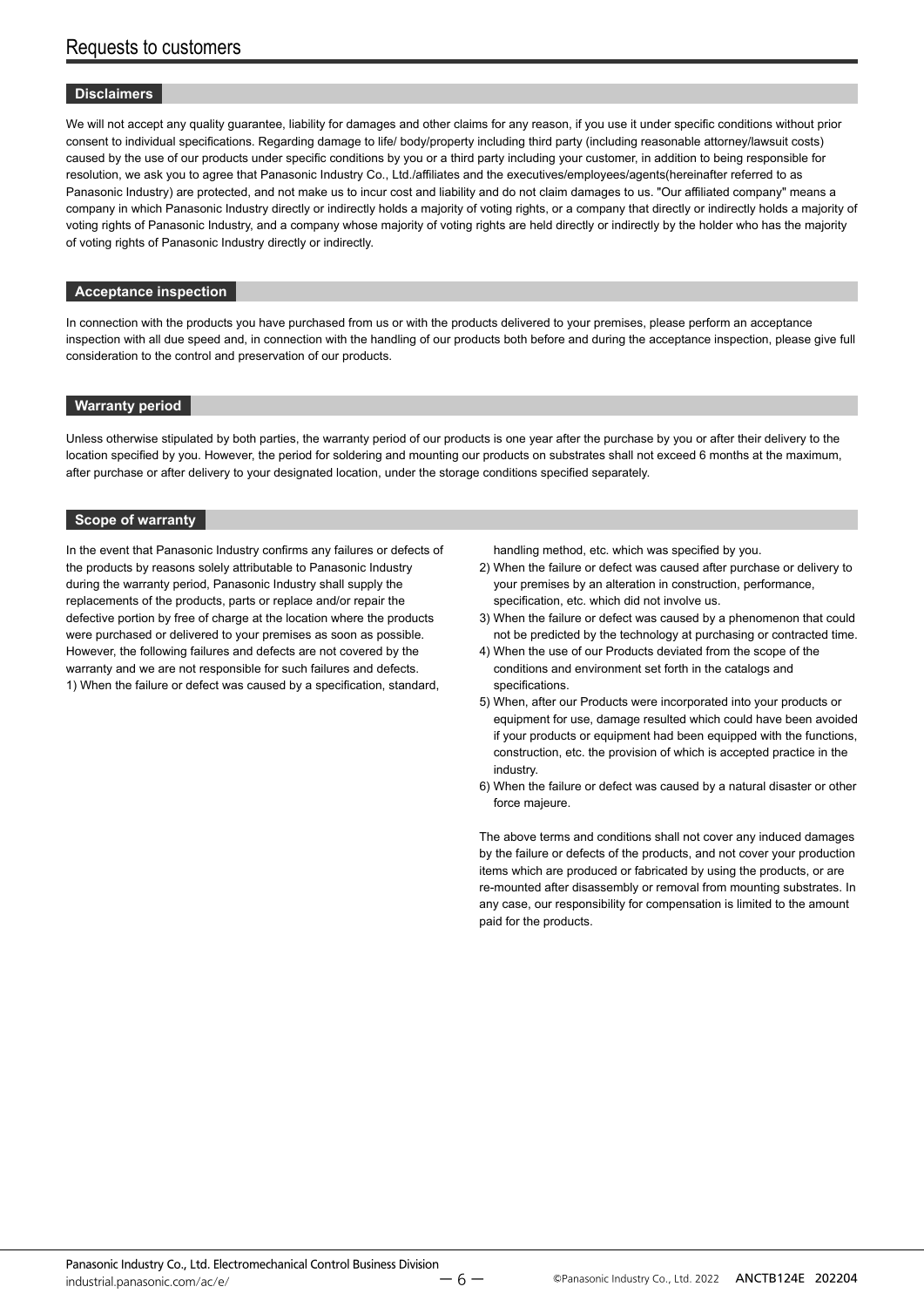#### **Usage environment**

Our products are intended for general-purpose and standard use in electronic devices, and are not designed for use in special environments shown belows.

Therefore, use and conditions in the following special environments may affect the product characteristics, please check the performance and reliability at your company before use.

- 1) Use in liquids such as water, oil, chemicals and organic solvents
- 2) Use in direct sunlight, outdoor exposure, and dust
- 3) Use in locations with a lot of corrosive gas such as moisture (such as condensation of resistor, water leakage), sea breeze, Cl2, H2S, NH3, SO2, NOx.
- 4) Use in an environment where static electricity and electromagnetic waves are strong
- 5) When mounting in proximity to heat-generating components or when placing flammable materials such as vinyl wiring in proximity to our products
- 6) When using this product after sealing with resin etc.
- 7) When using solvent, water or water-soluble cleaning agent for flux cleaning after soldering (be especially careful with water-soluble flux)
- 8) Use in an environment with acid or alkali atmosphere
- 9) Use in an environment where there is excessive shock or vibration

Please make sure to use the voltage below the rated voltage, when using an impact voltage circuit, a transient phenomenon in which a high voltage is applied for a short time, or when a pulsed high voltage is applied.

#### **Product handling**

In order to prevent failures and characteristic fluctuations due to external factors (electrostatic stress, overvoltage/overcurrent stress, thermal stress, mechanical stress) during product handling, mounting, and in your process, be sure to observe and use within specifications, considering the range expected for standard applications of general electronic devices.

#### **Certificate of compliance to RoHS directive**

The timing for switching to compliant RoHS varies depending on the product. When you are using stock items and uncertain whether or not it is RoHS compliant, please contact us.

#### **Storage**

Our products may be affected by performance deterioration and performance such as solderability, so please avoid storing in the following environment and conditions.

1) Environment where temperature is -10°C or less, +40°C or more, and humidity is 85% RH or more

- 2) In an atmosphere of corrosive gas
- 3) Long-term storage of more than 6 months after product delivery
- 4) A place exposed to direct sunlight
- Please keep it in a packaged state so as not to apply load stress.
- Please use as soon as possible, within 3 month as a guide and up to 6 months.
- If there are remaining items after opening the packing, take appropriate measures to prevent moisture and gas before storing.

#### **After discontinuing production**

It is not possible to supply products (including supplies) after production is discontinued.

#### **Intellectual property rights and licenses**

The technical information on Web site and catalog shows the typical operation and application circuit examples of the product, so it does not mean to guarantee not to infringe the intellectual property rights of our company or a third party, or to grant licenses.

ー 7 ー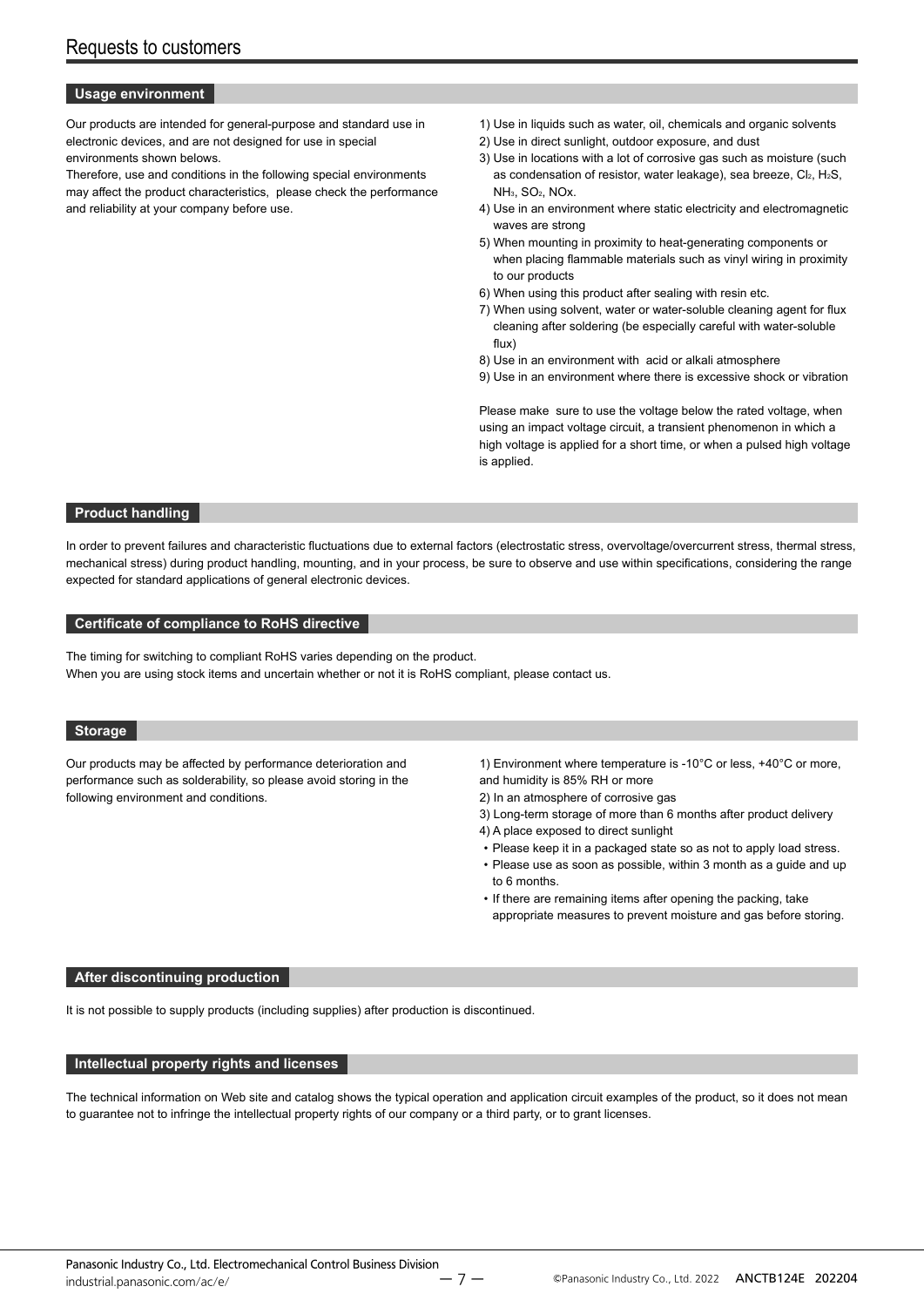#### **Export**

Please follow the laws and regulations of the country concerned, especially the laws and regulations regarding security export control, and carry out the necessary procedures, when you export or provide to non-residents the product, product specifications and technical information on Web site and catalog.

#### **Reprinting/Reproduction**

All or part of the information on Web site and catalog are strictly prohibited from being reprinted or reproduced without the written consent of our company.

#### **Resale**

If the product on Web site and catalog are resold to another companies without permission, and you receive any claims from them, please note that you will be responsible for it.